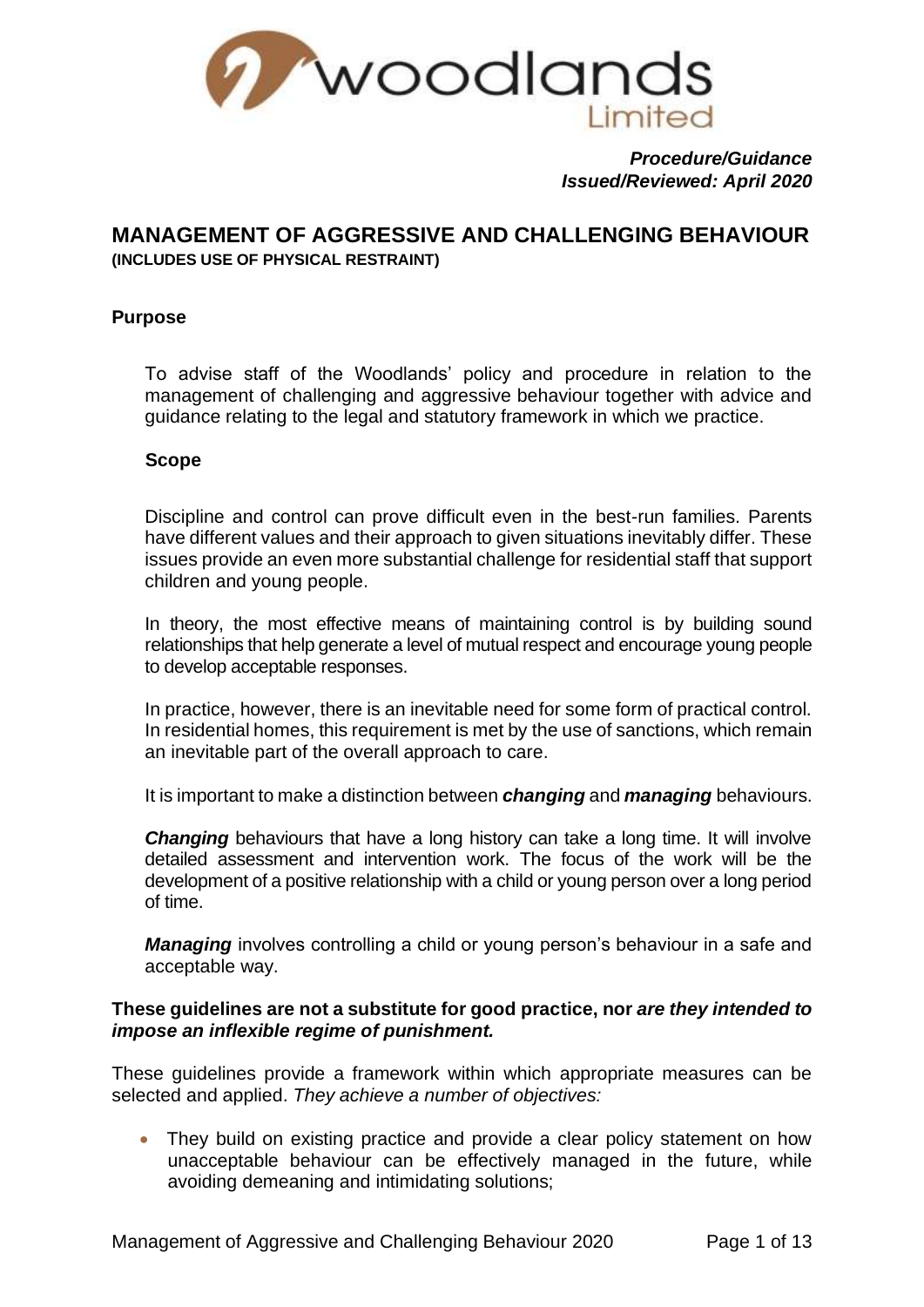- They confirm that certain responses are no longer acceptable. These include measures (*implied or real*) that may result in emotional harm, such as corporal punishment, intimidation or any abuse of adult power;
- They eliminate confusion and support the development of creative alternatives in more difficult cases;
- They attract the full support of Woodlands when applied appropriately and in accordance with this procedure;
- They represent a framework within which carers can exercise an appropriate and consistent level of personal judgement, in line with individual needs.

# **References**

- Children Act 1989
- The Regulated Services (Service Providers and Responsible Individuals) (Wales) Regulations
- 2017
- Framework for Restrictive Physical Intervention Policy and Practice

#### *Legislative and Statutory framework*

The Children's Homes (Wales) Regulations 2017 Regulation 29 (part 8), prohibits the

use of excessive use of control restraints or discipline. *The same Regulation* 

#### *prohibits*:

- **1.** *Punishment* by restricting visits by a child to parents, relatives, friends etc. This Regulation does not, however, prohibit the use of restraint or restriction on movement where this is immediately necessary to prevent the risk of injury to any person or serious damage to property;
- **2.** Section 25 of the Children Act 1989 *forbids* the use of secure accommodation, except in closely defined circumstances. *Secure accommodation includes locking a child in a room, or part of a building, to prevent him/her from leaving***.** Other measures intended to prevent a child leaving a building may be taken as constituting secure accommodation. Workers should understand that restraint is justifiable only if it is necessary to contain a crisis that poses a serious risk to persons or property;
- **3.** *Staff* should also be aware that physical restraint, if used without reasonable cause, could amount to false imprisonment or assault. In certain situations it is lawful for a person to use reasonable force, for example in self-defence or to prevent a breach of the peace. In any situation in which restraint is used,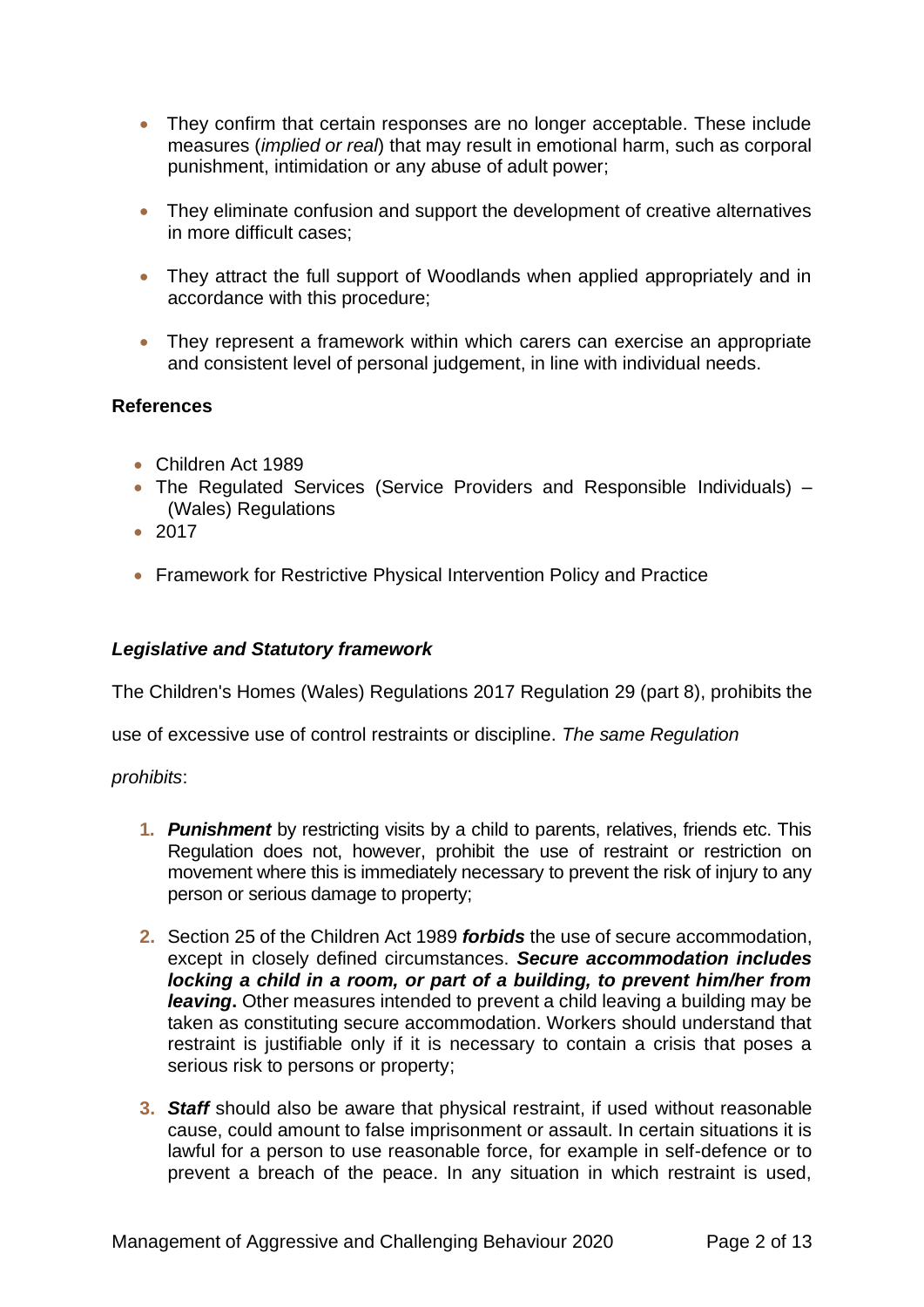questions may arise as to what amount of force is reasonable and what is reasonable cause. The person carrying out the restraint must be able to justify his/her action.

## **Definitions**

The Guidance on Permissible Forms of Control in Children's Homes refers to three levels of physical intervention in the control of children's behaviour:

- ➢ *Control by simple physical presence, involving no contact*, such as emphasising verbal instructions or standing in front of a doorway to prevent exit;
- ➢ *Holding or touching a child to persuade him/her to comply*. An example would be laying hands on shoulders to gain a child's attention or taking a child by the arm to lead her/him away from a situation. This is seen as distinct from restraint as the effect is to persuade rather than enforce compliance;
- ➢ *Physical interventions cover a range of professional actions and behaviours*. The appropriateness of such action should always be contingent upon the specific needs of an individual and others whose actions may impact upon them. The appropriateness of the physical intervention must always be related to the age, maturity, understanding and capacity of the individual. It should be consistent with their education, care or treatment plan and the role of the service setting.

#### ➢ *The term "Restrictive Physical Interventions" is defined as:*

*"Direct physical contact between persons where reasonable force is positively applied against resistance, either to restrict movement or mobility or to disengage from harmful behaviour displayed by an individual".*

Examples of harmful behaviour and the need for this approach include significant destruction of property, violence directed towards others, violence that arises from panic, distress or confusion, self-directed violence or self-injury.

#### *METHODS OF CONTROL*

- 1. The Regulated Services (Service Providers and Responsible Individuals) (Wales) Regulations 2017 (regulation 29 – part 8), authorise only the use of sanctions approved by the responsible authority, and lists measures of control that may not be used. The subject of sanctions is a sensitive matter from both the public viewpoint and from the viewpoint of staff that must fulfil the very demanding task of controlling sometimes emotionally disturbed and disordered children or young people.
- 2.Except in very rare circumstances described in the Regulations the following measures *shall not be used* in any children's home: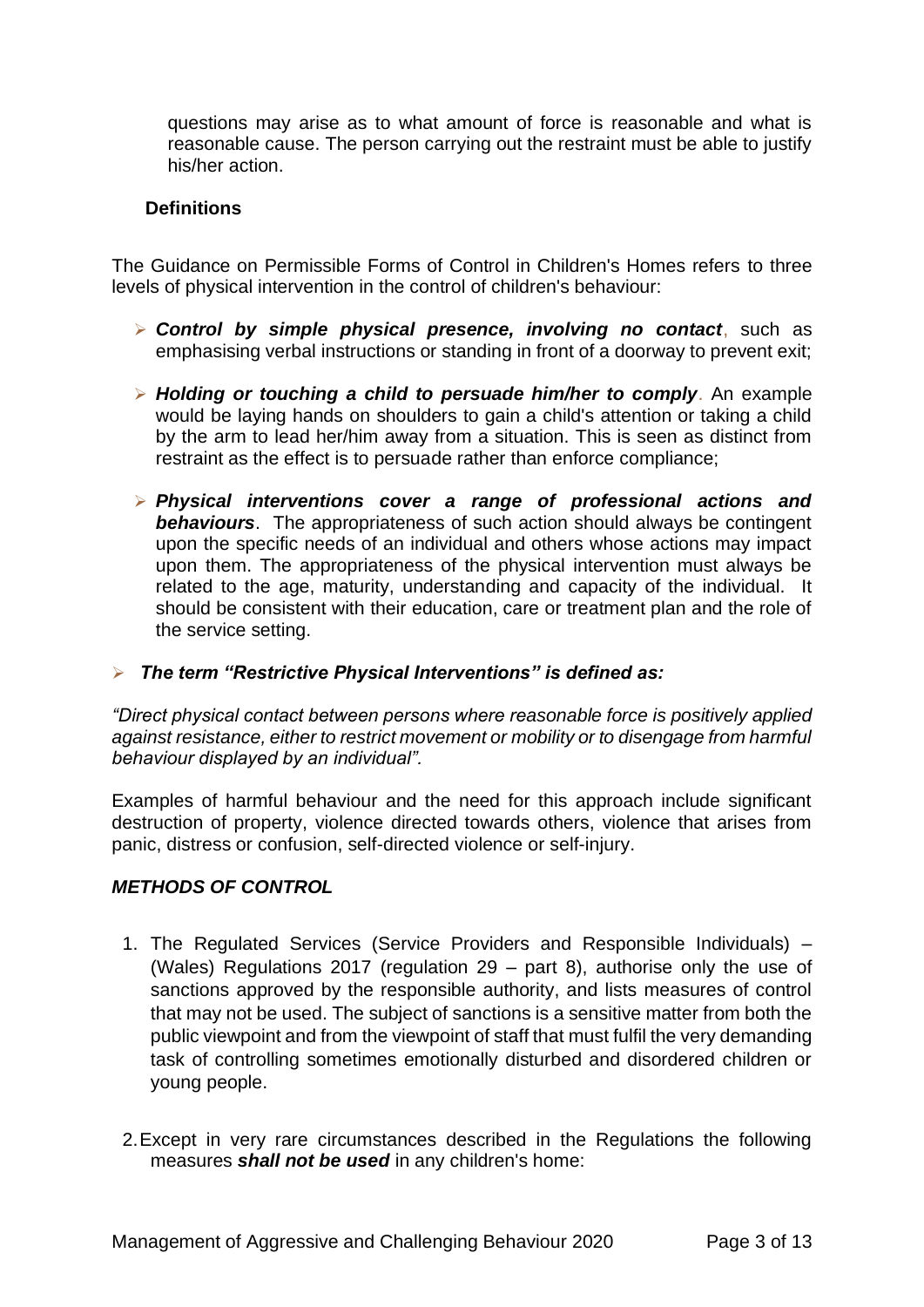- a. Any form of corporal punishment;
- b. Any deprivation of food or drink;
- c. Any restriction on visits to or by any child, to receive visits and communications from and to, communicate by telephone and post with:
	- His / her parent Any person who is not a parent but who has parental responsibility.
	- His / her relatives or friends:
- d. Any requirement that a child wear distinctive or inappropriate clothes;
- e. The use of or withholding of medication or dental treatment;
- f. The intentional deprivation of sleep;
- g. The imposition of fines (*except in the way of reparation*); fines must not exceed more than half of the young person's pocket money;
- h. Any intimate physical search of a child.

## **PROHIBITED MEASURES OF CONTROL AND DISCIPLINE**

## **1. Corporal Punishment – (Part 8) Reg 30-32**

The use of Corporal Punishment is *not* permitted. The term 'Corporal Punishment' should be taken to cover any intentional application of force as punishment including slapping, throwing missiles and rough handling. It also includes punching or pushing in the heat of the moment in response to violence from children.

#### **2. Deprivation of food or drink**

Deprivation of food and drink should be taken to include the denial of access to the amounts and range of foods and drink normally available to children in the home. Equally it would not be appropriate to force a child to eat foods which he / she disliked.

## **3. Restriction or Refusal of Visits / Communication**

The Restriction or Refusal of contact with family & friends as a punishment is *not* permitted but it is recognised that some restrictions may be placed on contact / access whether by the court or as part of an individual care plan.

#### **4. Requiring a child to wear Inappropriate or Distinctive clothing**

Distinctive or inappropriate clothing should be taken to include any recognisable punishment uniform or badge, or clothes which are inappropriate to the time of day / or activity being undertaken.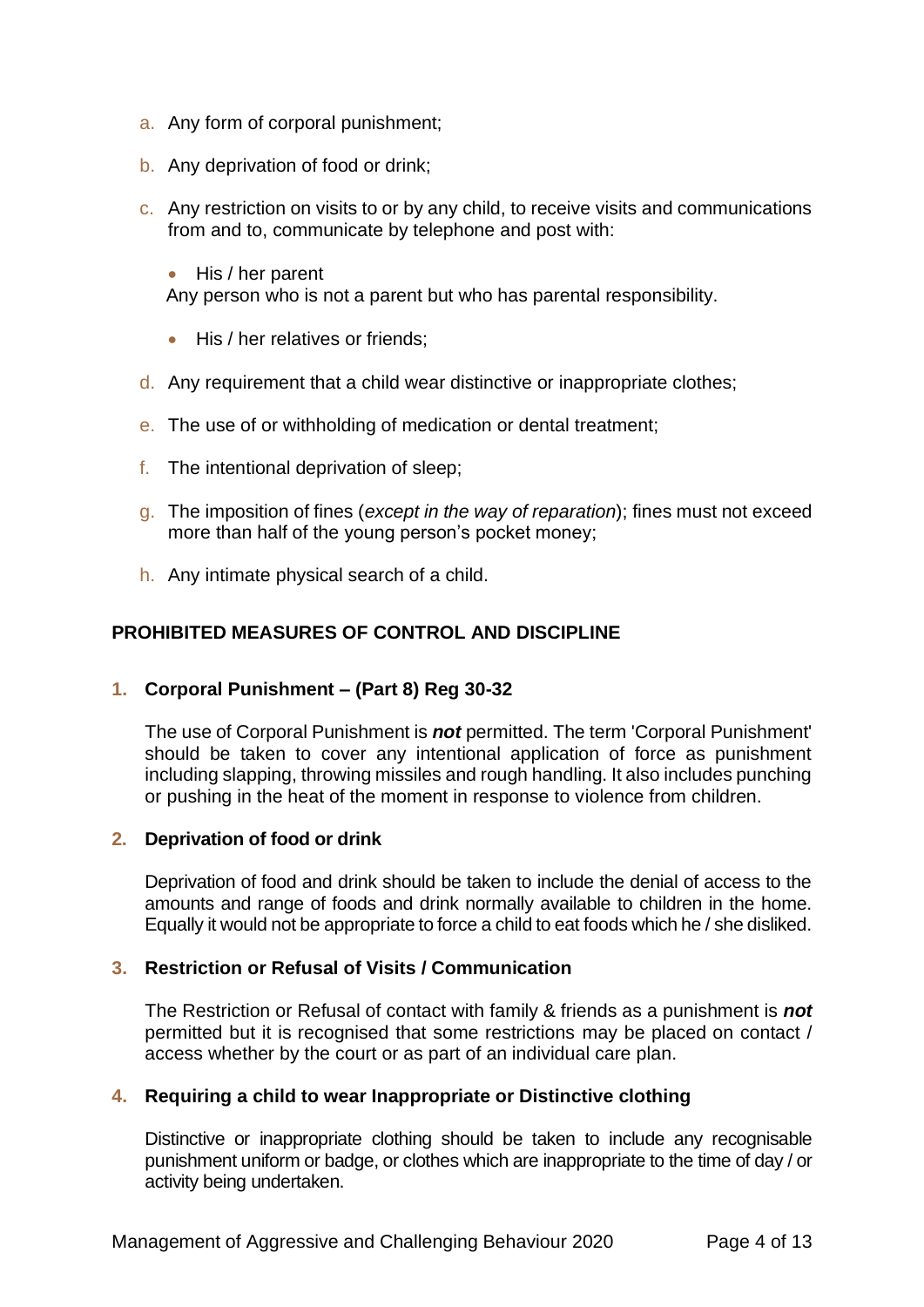## **5. Imposition of fines**

Fines imposed by the court must be paid but it is not considered appropriate for such sanctions to be imposed by those running homes. In cases of wilful damage, misappropriated monies or goods belonging to others, however it would be perfectly proper for the perpetrator to be required to pay for or contribute towards the cost of repairs or replacement. In any case, no more than half of a child's pocket money should be withheld.

#### **6. Intimate Physical Searches**

Intimate Physical Searches of children are *totally unacceptable*.

# *PERMITTED MEASURES OF CONTROL & DISCIPLINE*

- 1. Measures approved for use within residential homes should be appropriate to the age, and take into consideration the personal circumstances of the individual child. *Sanctions must be:*
	- appropriate;
	- strictly time limited:
	- flexible enough to be reviewed and rescinded at any time.
- 2. *Verbal reprimands* should *not* be defamatory or derogatory *(i.e. they should condemn the behaviour rather than the individual*). Particular emphasis should be placed on the need for staff to communicate with the child on an equal level, as this gives the child choices or an opportunity to negotiate. Time and space for the child to access the choices is imperative. During confrontational incidents staff need to consistently assess the child's moods and feelings. The severity of the reprimand should reflect (**1**) the seriousness of the incident, (**2**) the relationship between the staff member and the child, and (**3**) the eventual outcome of the exchange.
- 3. *Control of Pocket Money* The spending of pocket money can be supervised if necessary;
- 4. *Restitution* Paying for damage to property is acceptable, but great care should be taken as to how much money an individual loses on a rregular basis. Compensation should not necessarily reflect the full value of the damage;

In some cases the opportunity of repairing damage with a link workers help / supervision or travelling with staff to repay fines is more desirable as it provides an ideal opportunity for discussion about behaviour / responses to behaviour etc.;

5. *Curtailing Leisure Activities* is acceptable. However, care should be taken as to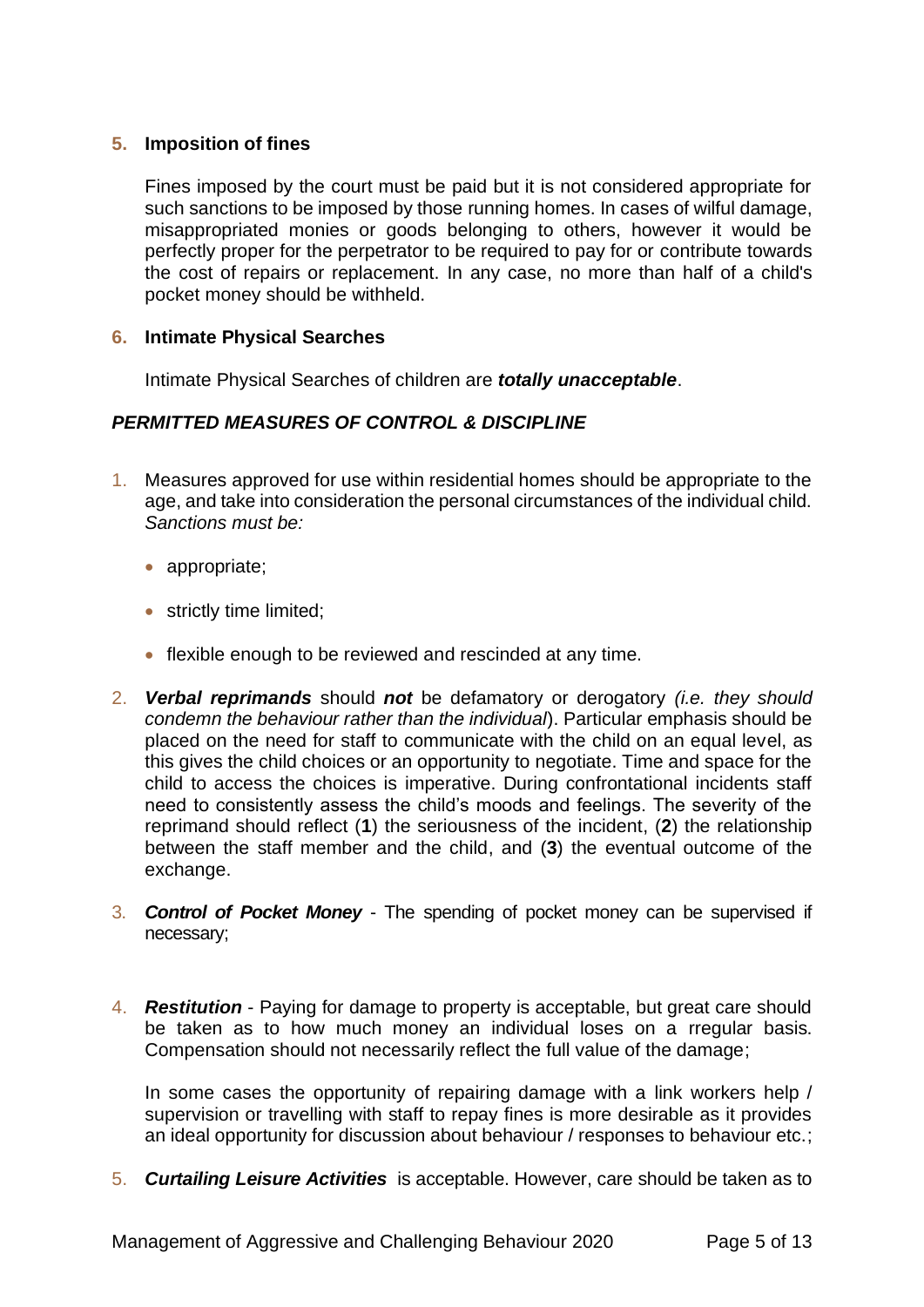the repercussions of such action for the rest of the group. Leisure activities should in themselves be used as opportunities to develop individual skill, staff and child relationships / experiences and promote group identity. These factors should be fully considered before taking such action;

- 6. *Additional House Chores* Giving a child additional household chores is acceptable. Before taking such action staff should consider (**1**) whether they are able to enforce such a measure, (**2**) whether the effect would be to degrade the young person in front of his peers, and (**3**) whether such measures would help the young person learn from their actions for the future. If the answer is in the negative then the sanction should not be actioned;
- 7. *Systems of Rewards* for good behaviour It is always better to reinforce positive behaviour with rewards than punish negative behaviour by taking away. Any system of rewards needs to be consistent and fair for everyone involved;
- 8. *Increasing Supervision* This form of control can be effective if there are targeted times when difficult behaviour is occurring (*mealtimes, bedtimes*). Any increase of supervision needs to be planned with specific tasks for the individual staff to achieve with particular children. The use of these measures of control has to be closely coupled with why the behaviour is occurring and the circumstances of the individual;
- 9. When exerting measures of control, staff members should first be aware of what they are trying to achieve and also how far they should go in trying to achieve their goal;
- 10. It is a good practice to link, where possible, the punishment to the incident, giving the child the feeling they have put things right themselves, as opposed to simply taking away treats;
- 11. It is important to establish within the home a working system of control that the staff group understand, accept and have the necessary skills to put into practice. Such a system should take into consideration the need to accord the children's group with respect, maintain their rights and allow for power sharing with the whole group;
- 12. *Removal of possessions* **-** If a child's use of possessions such as a cassette radio or musical instrument causes significant annoyance to others, the items concerned may be removed for an appropriate length of time. Do ensure that possessions are returned on an undertaking of responsible use;
	- 12.1. Dangerous possessions *should be confiscated* and stored in personal belongings box in a locked office;
- 13. *Amendment of routine* A child's routine may be amended in a number of ways,(*i.e. bringing forward bedtime, exclusion from group or other activities*).

## *Action*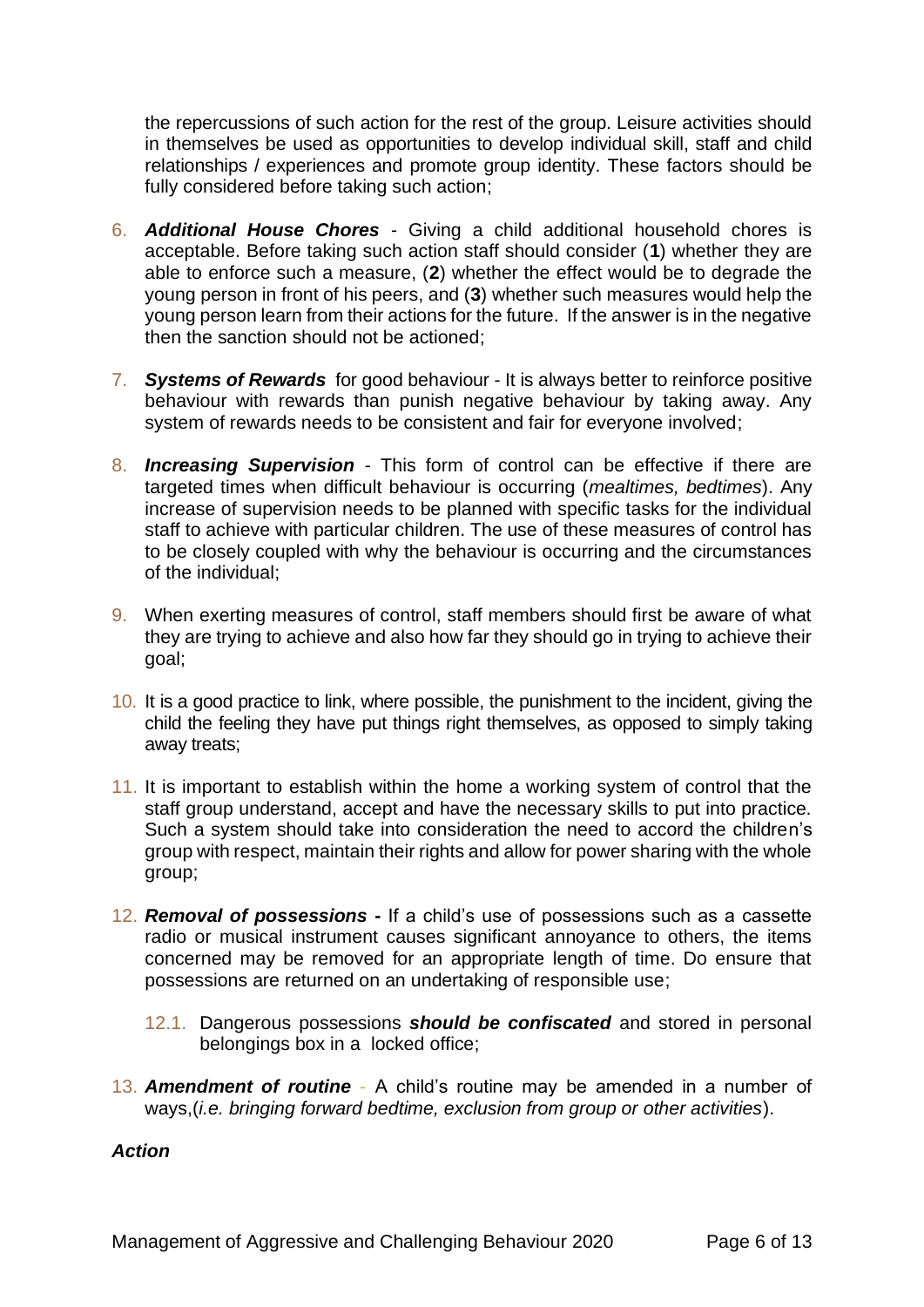Arguably the most effective form of intervention is diversion or diffusion of situations.

To maximise your effectiveness in this regard it is important that you can recognise

and implement the most common preventative techniques.

# *PREVENTATIVE TECHNIQUES*

Although the need for restraint is sometimes unavoidable, high quality childcare draws on a range of techniques to predict and divert conflict. The notes below attempt to suggest some techniques to defuse situations. *They are not intended to be a definitive or exhaustive list.*

- 1. Good effective behaviour management depends on good relationships;
- 2. Risk assessment based solely on the individual is incomplete. There must also be awareness of group dynamics;
- 3. Caring for children always includes knowing where they are and what they are doing, and predicting what they are likely to do next;
- 4. A calm atmosphere diminishes the causes of conflict;
- 5. Anger is not the same as aggression, and aggression is not the same as violence. Confusing these may make violence more likely;
- 6. Listen carefully. When a child has a problem, it is not enough to take it seriously, the child must understand it is taken seriously;
- 7. Violence is more likely when an angry person feels cornered, physically or psychologically. Try to leave an escape route and to offer ways of backing down without feeling humiliated;
- 8. Negotiation and compromise are fundamental techniques. Workers should not try to save face at the expense of a child. The skills of backing down gracefully and of apologising when appropriate can often defuse situations. "I am sorry," and "I was wrong" are reasonable statements for staff to make;
- 9. It is often possible to reduce tension by diverting attention;
- 10. Allow the child enough physical space. If limits must be set, relax them as soon as possible;
- 11. Humour has its uses, but also its dangers. It can give rise to misunderstandings about intentions and motives and may be interpreted as sarcasm or as evidence that real problems are not taken seriously;
- 12. Body language and volume and tone of voice can give important clues to what is happening, but the correct interpretation may depend on gender, culture, class,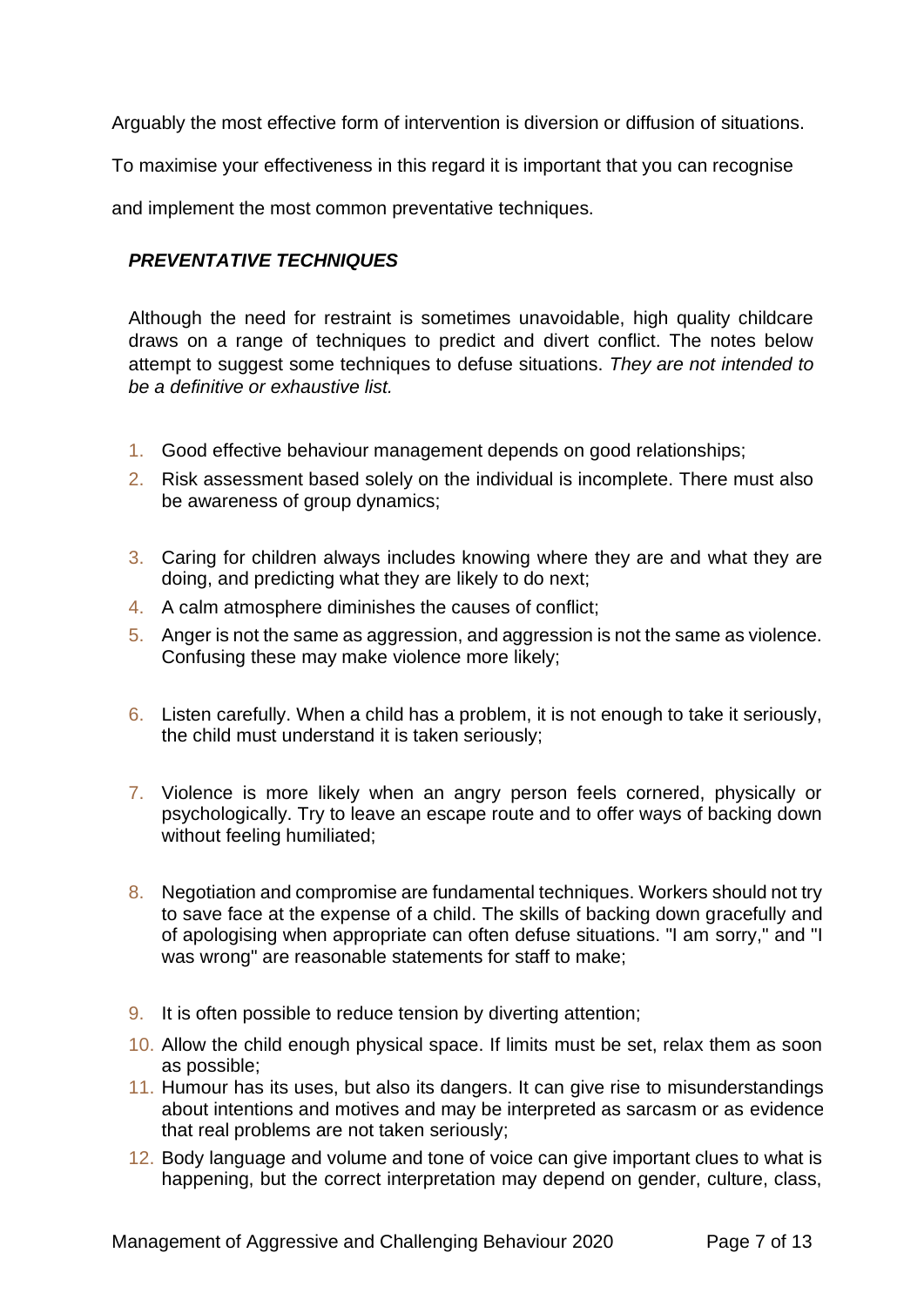disability etc. Workers should realise that they can misinterpret children's feelings and that children can misinterpret their feelings. e.g. making sure that your voice is quiet, firm and assured;

13. All conflict arises in a context. It has causes. It is better to address the causes early than to cope with the conflict later;

>>>>>

- 14. Clear communication is essential, especially where unwelcome messages a concerned. This demands a careful use of language;
- 15. It can be useful to use language that demonstrates that you are 'street-wise', that you understand the person's sub-culture and that you are prepared to operate at their 'level';
- 16. Good order cannot be maintained without a culture of respect for young people and for their rights;
- 17. Moving confidently but calmly;
- 18. Making clear statements;
- 19. Reducing your threat by sitting down or giving the child room to move about;
- 20. Talking, despite the child apparently not listening;
- 21. Reassuring, offering comfort and security- staying with the child;
- 22. Trying to maintain appropriate eye contact. Do not maintain fixed eye contact Remember to look away at appropriate places in your interchange;
- 23. When a person is angry, recognise and acknowledge that anger. When an emotion is recognised it tends to dissipate;
- $24.$  When the child is calmer making a clear agreement about what the next course c action will be;
- 25. Seeing the incident through to its conclusion;
- 26. Giving yourself space to move and get away if necessary. Having a direct route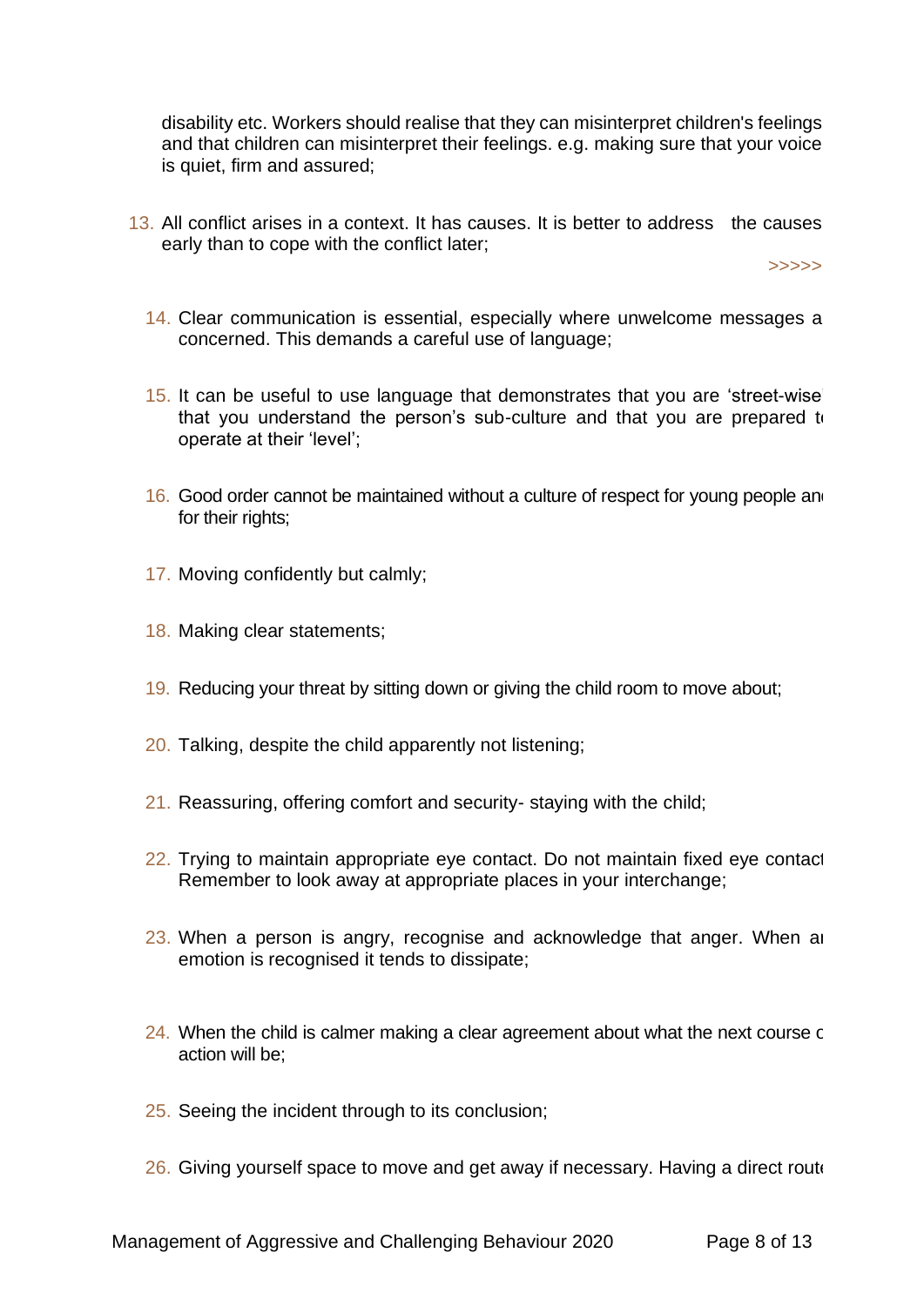to the door without blocking it;

- 27. Avoid towering over an aroused person. Bring yourself down to match eye-levels. Indeed, it may be better to place yourself at a lower level to signal submission. Sitting on the floor can be an effective gambit. However, this technique does make it more difficult for you to leave the room quickly. Ensure that you stay at over arm's length away from the child;
- 28. Get people to sit down and be quiet. Be prepared for order to reign;
- 29. Removing other children and members of staff from the immediate location;
- 30. Point out consequences of actions. Do not refer to consequences, which are threats;
- 31. In a situation in which antagonism is directed at you, ask another member of staff to take over;
- 32. Staff should develop codes for checking out whether they should intervene, e.g. "Are you all right", "can I have a word":
- 33. If you feel that you must leave the room do so backwards, maintaining eye contact;
- 34. If violence becomes a possibility in a car stop it and if necessary, get out. Remembering to take the keys with you.

## *Factors that might assist when physical control is required*

- 35. Holding a child that is out of control can offer security and help the child to fee you are controlling their temper for them - but only when the holding is of a nonaggressive nature;
- 36. Approaching the child slowly and calmly and gently holding their arms offers  $\epsilon$ valuable contact to begin to the 'talk down';
- 37. A clear understanding of the rules and sanctions that is available to you;
- 38. The knowledge and belief that physical control can be positively used.

## *Factors that are likely to be dysfunctional*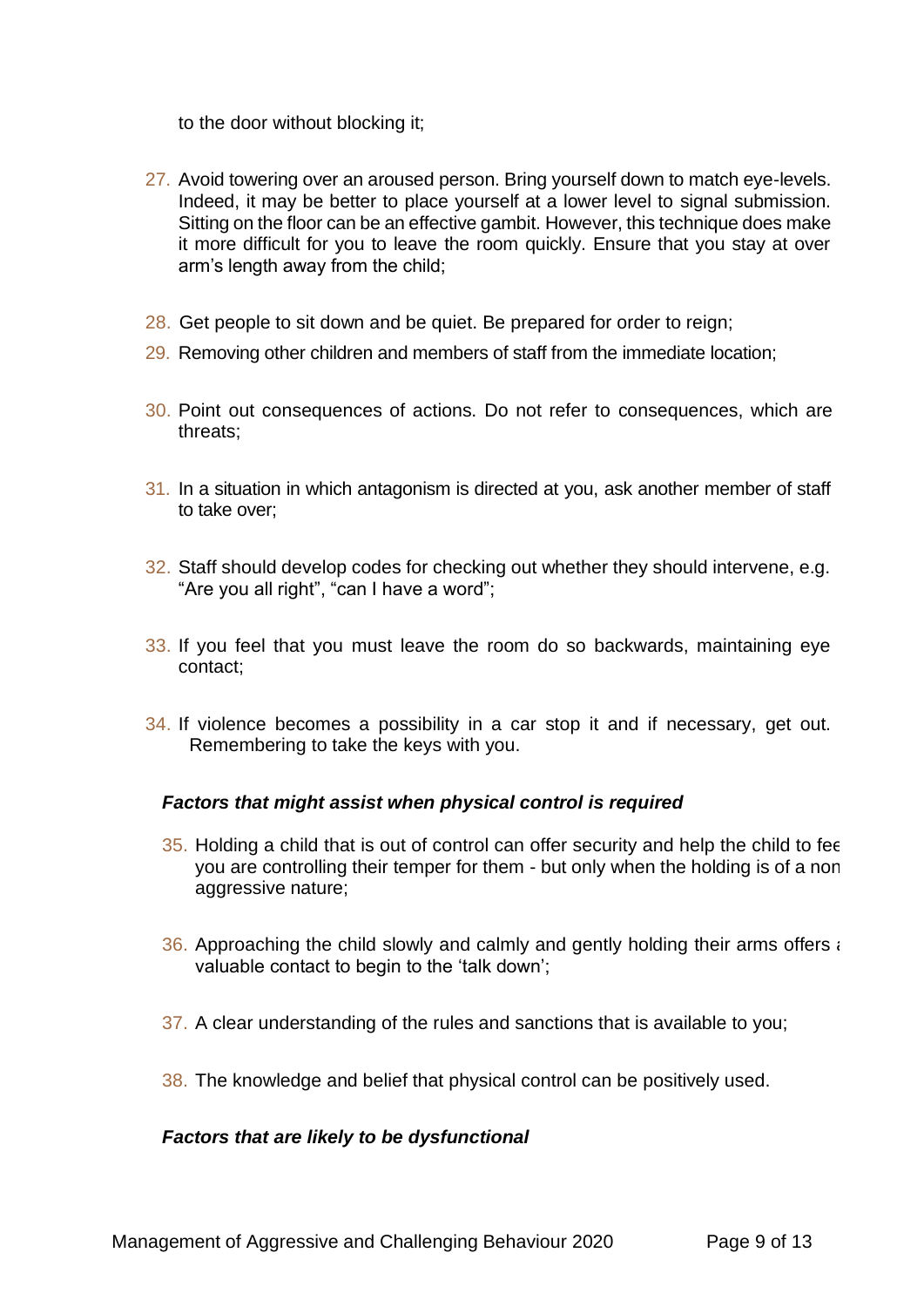- 39. Running, giving garbled complex sentences, shouting, speaking quickly, using a high-pitched voice;
- 40. Attempting to reason by bombarding with statements and questions;
- 41. Cornering the child or standing too close and crowding personal space;
- 42. Leaving the child to look for help that should have been planned previously;
- 43. Avoiding eye contact or staring;
- 44. Leaving the child in a state of anxiety wondering what will happen as a result of the incident;
- 45. Leaving the child to be dealt with by other staff, unless it is planned;
- 46. Calling for reinforcements too early;
- 47. Having an audience to be played to or be embarrassed by. Restrictive physical intervention is only to be used to prevent serious harm and is consistent with the promotion of an individual's welfare. The application of restrictive physical intervention must always be an option of last resort and must always be the minimum action necessary to manage the situation as safely as possible and taking account of any known health problems. The use of restrictive physical intervention should be minimised through preventative strategies and alternative approaches.

# *When physical restraint is judged to be necessary*

- 48. Any child looked after should have relevant information outlining the possible use of restrictive physical intervention, made available to them as well as information about the complaints system and the support available from an advocate;
- 49. Only carers who have been trained in appropriate techniques may take the lead in holding a child. Other carers may assist under the direction of a trained person, generally this will be restricted to holding a limb, fetching a pillow, observing, comforting the child afterwards;
- 50. The trained carer is responsible for the conduct of the hold and for the written followup (*incident report, detail record*).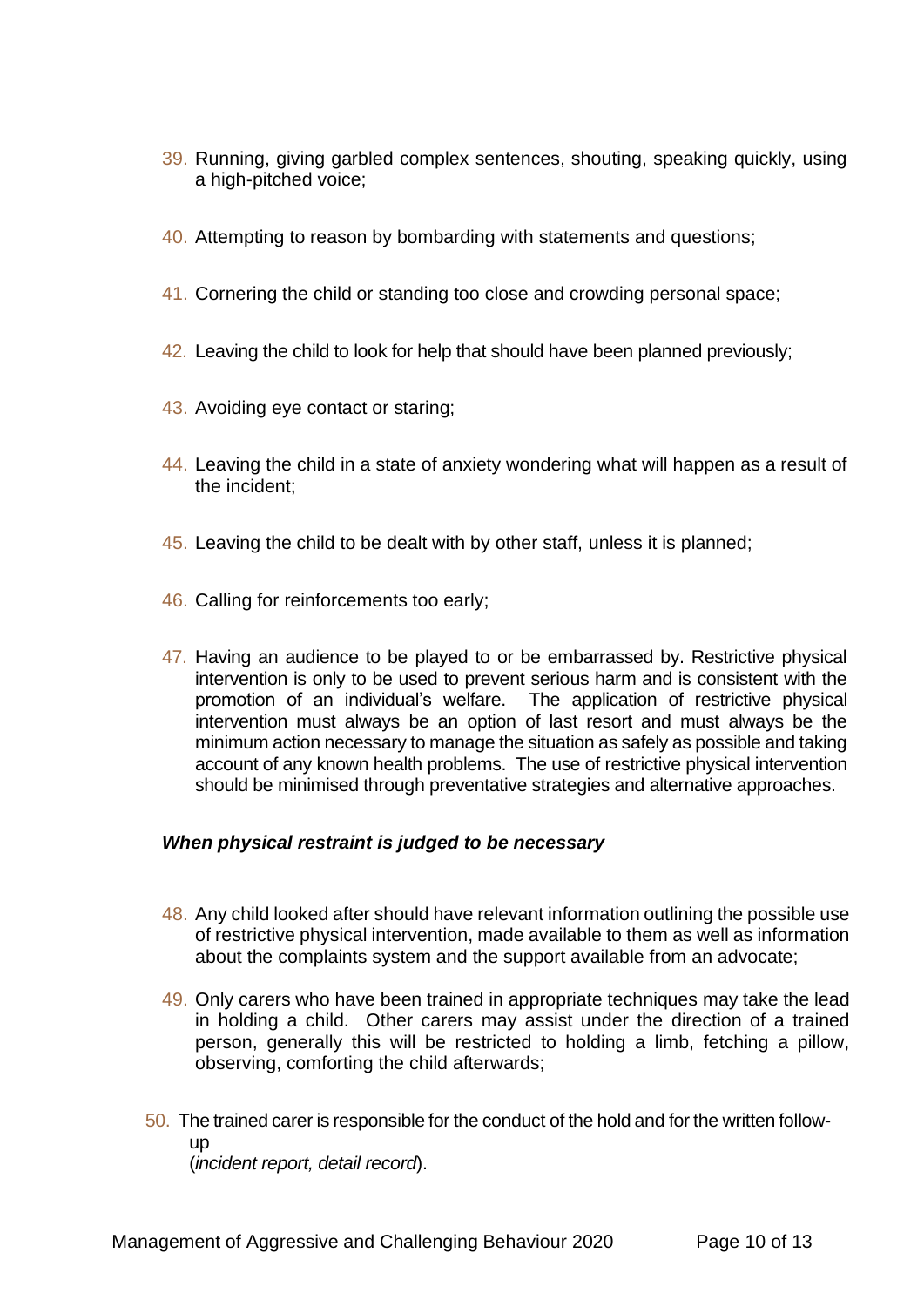- 51. The starting and finishing points of holding a child are simply to ensure **SAFFTY**
- 52. The method of holding should contain an underlying therapeutic benefit for the child. In other words, the purpose is not to hurt but to make safe. Many of the children in our care struggle with the notion of being kept safe by an adult due to their previous life experiences.
- 53. Carers must be aware that physical intervention may hold unpleasant and distressing associations for children who have been beaten physically or sexually invaded. These serve as good reasons why carers should be clear about how to hold a child, how long to hold for and the impact it has on the child.
- 54. The person who makes the decision to hold should, except in exceptional circumstances, be the person who carries out the hold, usually with the support of another member of staff. Whoever is leading the restraint should give clear and concise instructions, which must be followed without debate, dispute or discussion – unless the health, welfare or rights of the child are being violated. In other circumstances any problems or misgivings can be dealt with later through your supervisor or line manager or the Complaints process.

## **Methods of Holding**

- 55. All staff will be trained in the agreed physical intervention and techniques used by the organisation and will have access to a training video. Only those methods taught as part of the Company's training programme will be deemed acceptable e.g. which can be found in Woodlands Physical Intervention booklet.
- 56. Carers should attempt to use the minimum amount of intervention e.g. holding a hand, arm or wrist, guiding a child away with a hand placed in the small of the back, a guiding arm to remove a child away from a situation.
- 57. Holds should use the minimum force required to assert control of the child and the responses to the changing situation should be graded and gradual. The aim should be to restore as much control to the child as they can manager, until they re-gain self-control.
- 58. Preferred holds will involve the child being in a standing or sitting position. Carers will hold limbs.
- 59. Children who spit, head butt or attempt to bite may have their head turned away from their target/victim by an adult's flat hand.